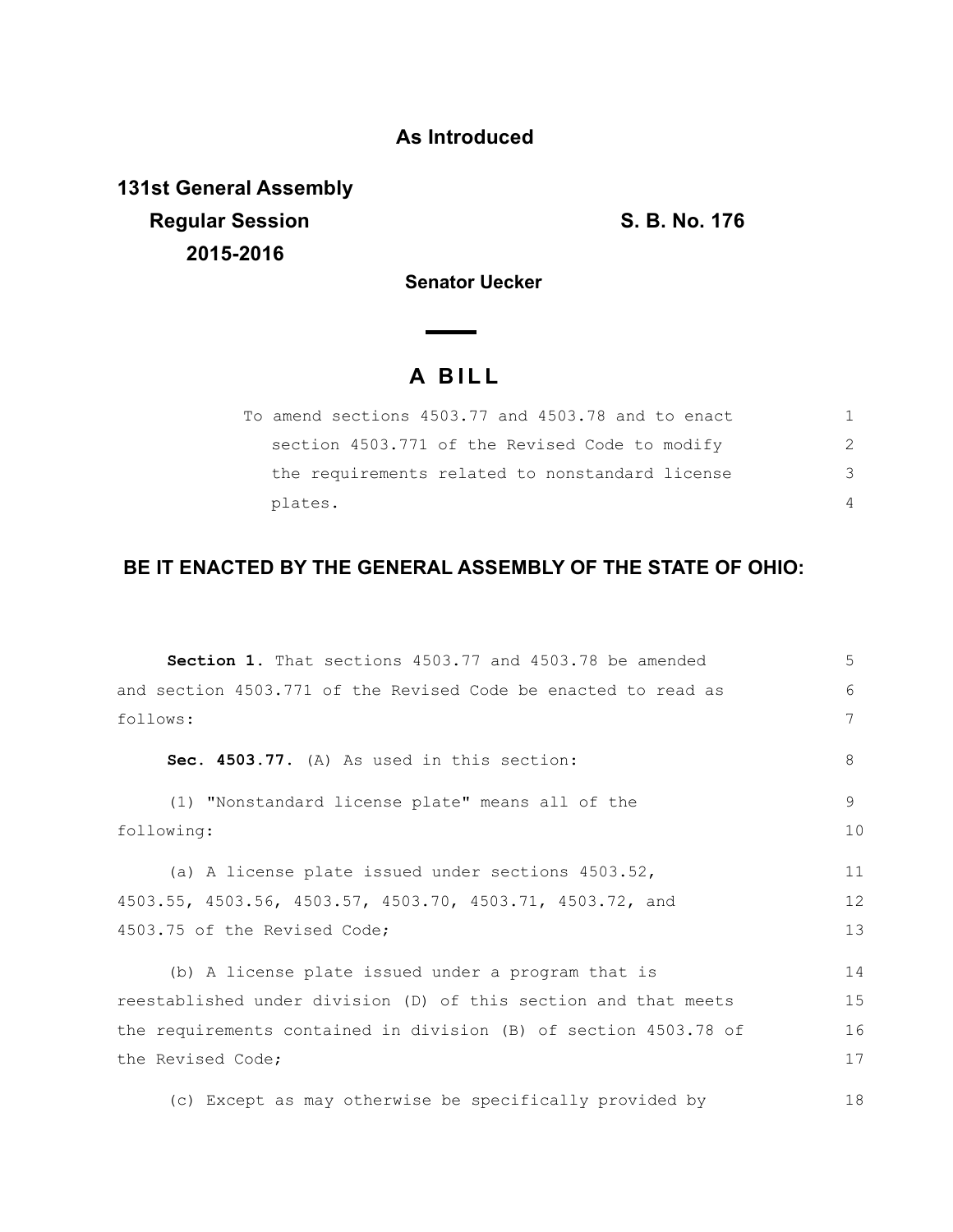law, any license plate created after August 21, 1997.

(2) For purposes of license plates issued under sections 4503.503 and 4503.504 of the Revised Code, "sponsor" includes the Ohio agriculture license plate scholarship fund board created in section 901.90 of the Revised Code and the director of agriculture. 20 21 22 23 24

 $(B)$  (1) If, during any calendar year-commencing with 1998, the total number of motor vehicle registrations involving a particular type of nonstandard license plate is less than  $f$ ivehundredtwenty-five, including both new registrations and registration renewals, the registrar of motor vehicles, on or after the first day of January, but not later than the fifteenth day of January of the following year, shall send a written notice to the sponsor of that type of nonstandard license plate, if a sponsor exists, informing the sponsor of this fact. The registrar also shall inform the sponsor that if, during the calendar year in which the written notice is sent, the total number of motor vehicle registrations involving the sponsor's nonstandard license plate again is less than five hundredtwentyfive, the program involving that type of nonstandard license plate will be terminated on the thirty-first day of December of the calendar year in which the written notice is sent and, except as provided in division (C) of this section, no motor vehicle registration application involving either the actual issuance of that type of nonstandard license plate or the registration renewal of a motor vehicle displaying that type of nonstandard license plate will be accepted by the registrar or a deputy registrar beginning the first day of January of the next calendar year. The registrar also shall inform the sponsor that if the program involving the sponsor's nonstandard license plate is terminated under this section, it may be reestablished 25 26 27 28 29 30 31 32 33 34 35 36 37 38 39 40 41 42 43 44 45 46 47 48 49

19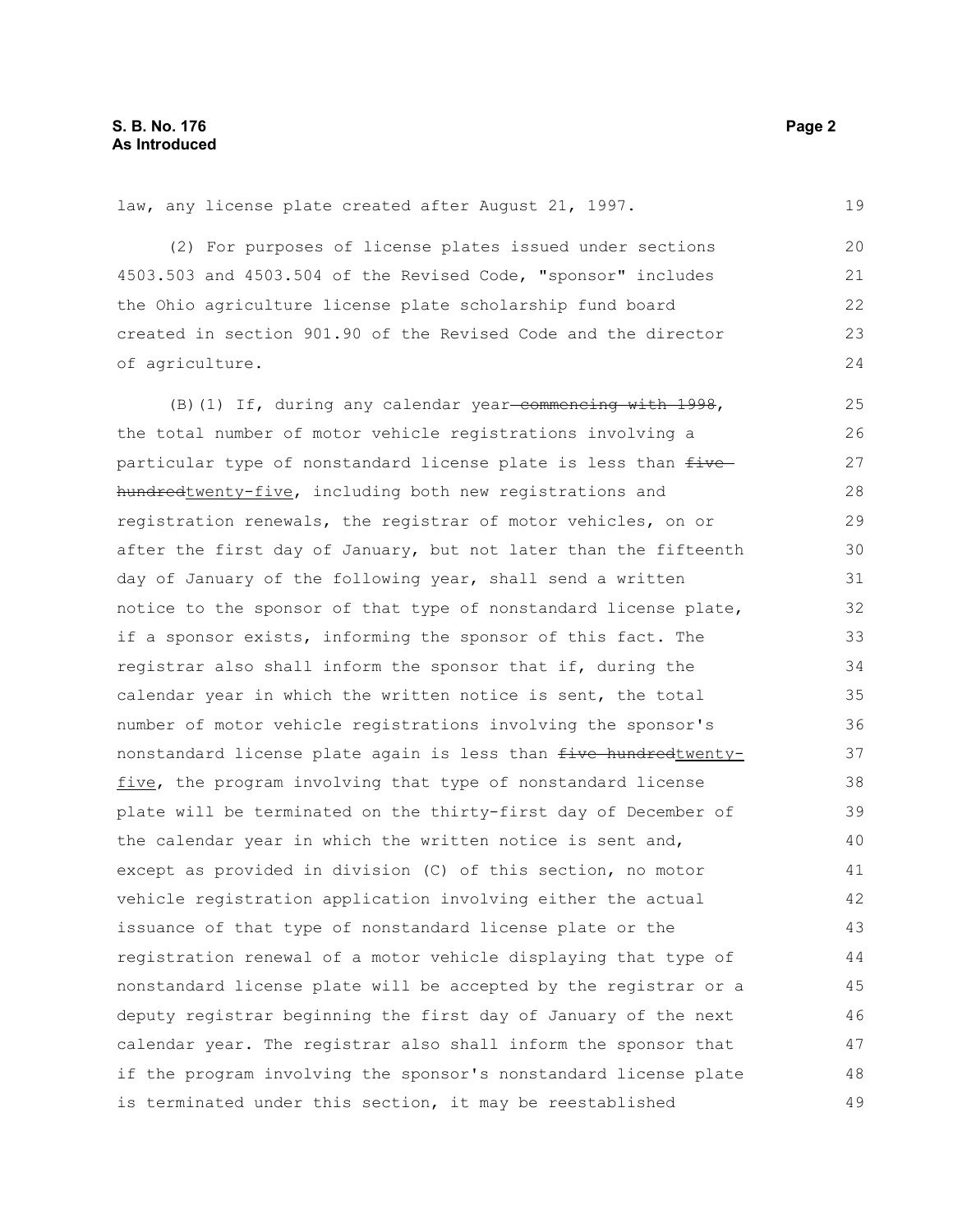pursuant to division (D) of this section.

(2) If, during any calendar year-commencing with 1998, the total number of motor vehicle registrations involving a particular type of nonstandard license plate is less than  $f$ ivehundredtwenty-five, including both new registrations and registration renewals, and no sponsor exists for that license plate, the registrar shall issue a public notice on or after the first day of January, but not later than the fifteenth day of January of the following year, stating that fact. The notice also shall inform the public that if, during the calendar year in which the registrar issues the public notice, the total number of motor vehicle registrations for that type of nonstandard license plate, including both new registrations and registration renewals, again is less than five hundredtwentyfive, the program involving that type of nonstandard license plate will be terminated on the thirty-first day of December of the calendar year in which the registrar issues the public notice and, except as provided in division (C) of this section, no motor vehicle registration application involving either the actual issuance of that type of nonstandard license plate or the registration renewal of a motor vehicle displaying that type of nonstandard license plate will be accepted by the registrar or a deputy registrar beginning on the first day of January of the next calendar year. 51 52 53 54 55 56 57 58 59 60 61 62 63 64 65 66 67 68 69 70 71 72 73

(C) If the program involving a type of nonstandard license plate is terminated under division (B) of this section, the registration of any motor vehicle displaying that type of nonstandard license plate at the time of termination may be renewed so long as the nonstandard license plates remain serviceable. If the nonstandard license plates of such a motor vehicle become unfit for service, the owner of the motor vehicle 74 75 76 77 78 79 80

50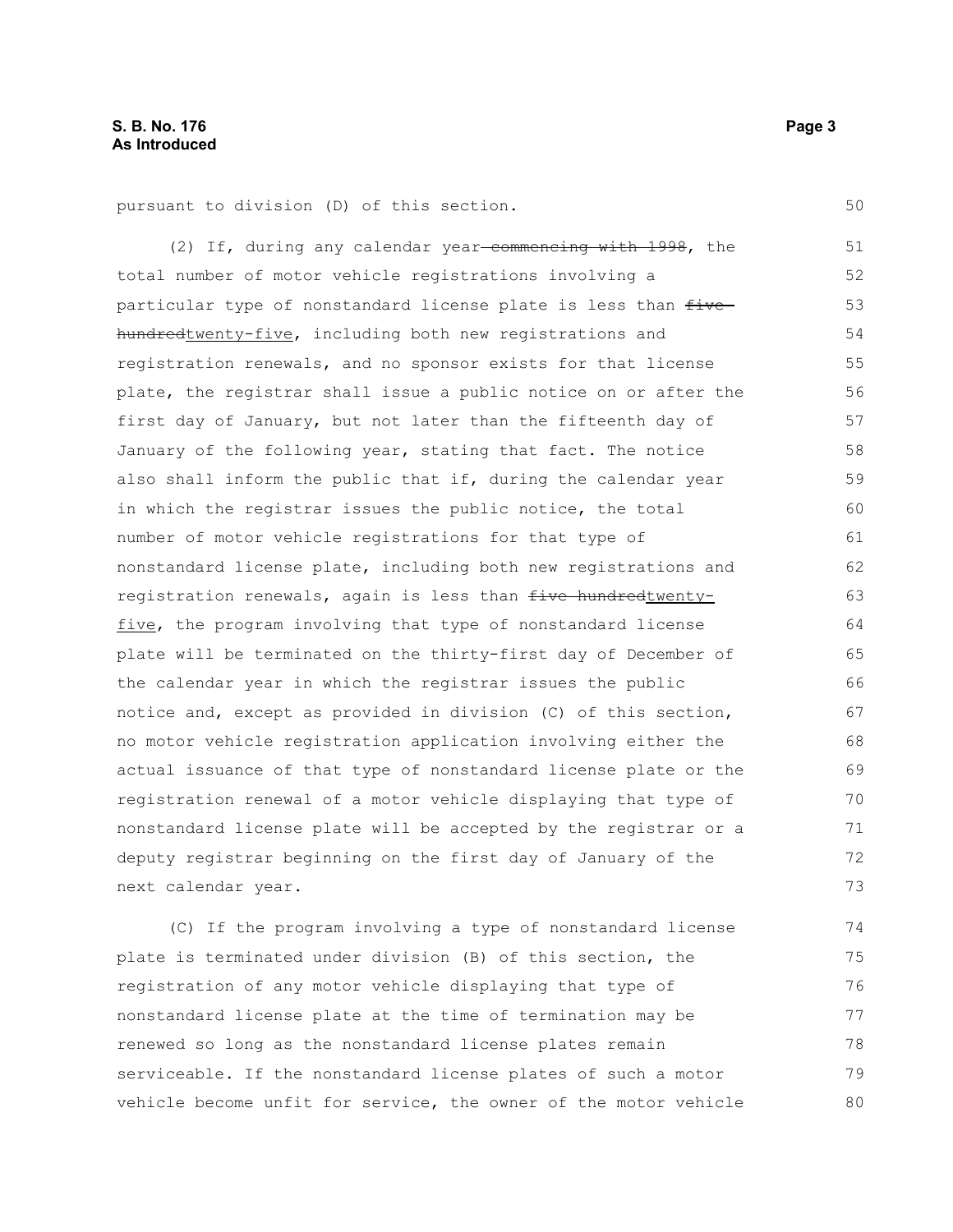## **S. B. No. 176 Page 4 As Introduced**

may apply for the issuance of nonstandard license plates of that same type, but the registrar or deputy registrar shall issue such nonstandard license plates only if at the time of application the stock of the bureau contains license plates of that type of nonstandard license plate. If, at the time of such application, the stock of the bureau does not contain license plates of that type of nonstandard license plate, the registrar or deputy registrar shall inform the owner of that fact, and the application shall be refused. 81 82 83 84 85 86 87 88 89

If the program involving a type of nonstandard license plate is terminated under division (B) of this section and the registration of motor vehicles displaying such license plates continues as permitted by this division, the registrar, for as long as such registrations continue to be issued, shall continue to collect and distribute any contribution that was required to be collected and distributed prior to the termination of that program.

(D) If the program involving a nonstandard license plate is terminated under division (B)(1) of this section, the sponsor of that license plate may apply to the registrar for the reestablishment of the program. If the program involving that nonstandard license plate is reestablished, the reestablishment is subject to division (B) of section 4503.78 of the Revised Code. 98 99 100 101 102 103 104

 **Sec. 4503.771.** (A) The sponsor of a nonstandard license plate, as defined in section 4503.77 of the Revised Code, shall verify the contact information for that sponsor by the first day of December of each year on a form established by the registrar of motor vehicles. If the sponsor fails to verify such contact information by the thirty-first day of December of any year, the 105 106 107 108 109 110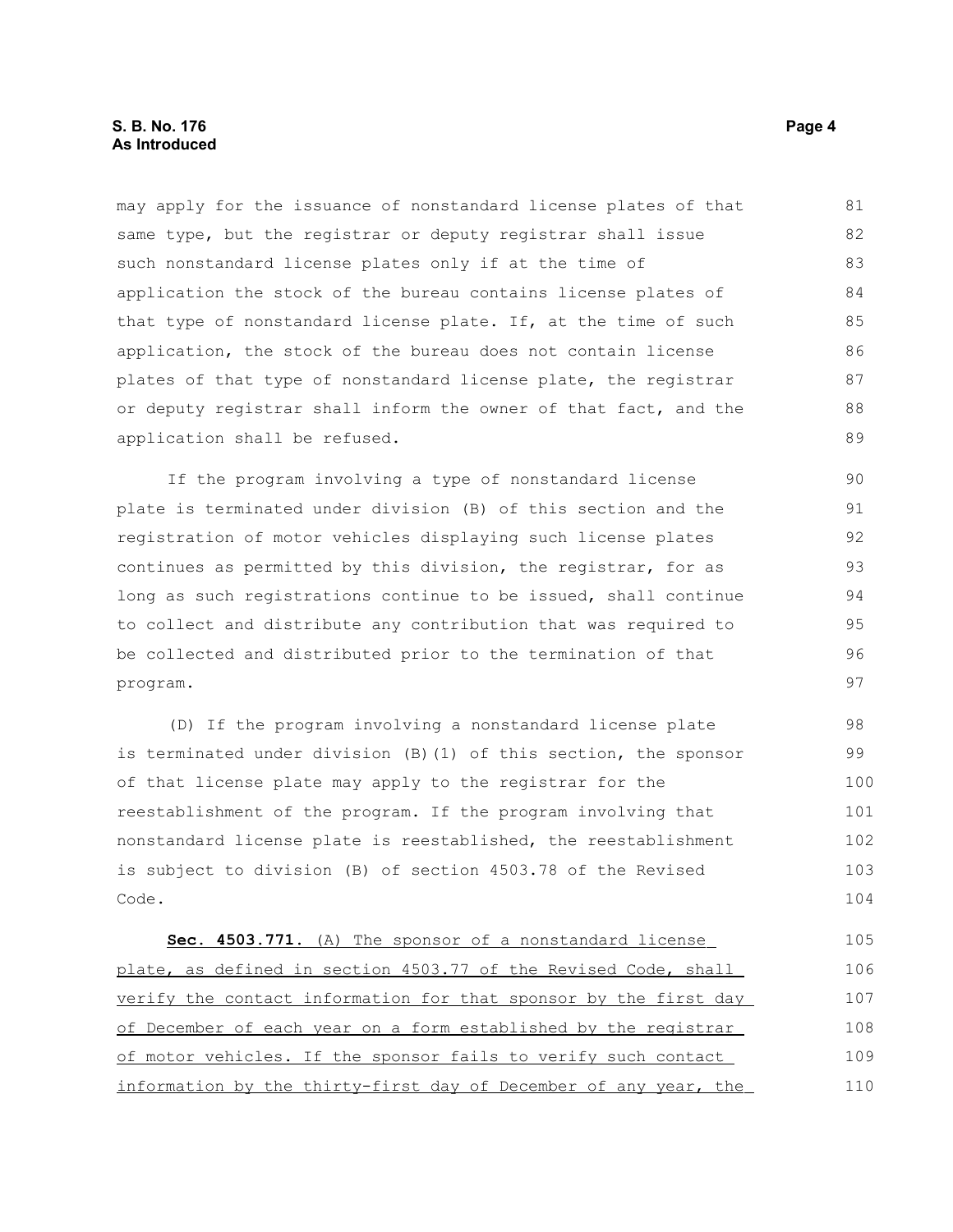| registrar, beginning the first day of January of the following  | 111 |
|-----------------------------------------------------------------|-----|
| year, shall transmit the contribution for each registration     | 112 |
| involving that nonstandard license plate to the treasurer of    | 113 |
| state for deposit into the general revenue fund, instead of for | 114 |
| deposit in the appropriate license plate contribution fund      | 115 |
| created in section 4501.21 of the Revised Code. The registrar   | 116 |
| also immediately shall send a notice to the sponsor that no     | 117 |
| additional funds will be deposited into the appropriate license | 118 |
| plate contribution fund until the contact information form is   | 119 |
| received by the registrar. Upon receiving the contact           | 120 |
| information form, the registrar shall resume transmitting       | 121 |
| contributions received for that license plate to the treasurer  | 122 |
| of state for deposit into the appropriate license plate         | 123 |
| contribution fund.                                              | 124 |
| (B) If the sponsor of a nonstandard license plate ceases        | 125 |
| to exist, the registrar shall deposit contributions for the     | 126 |

associated license plate into the general revenue fund. 127

**Sec. 4503.78.** (A) Except as may otherwise be specifically provided by law, after the effective date of this section, the registrar of motor vehicles shall-is not be-required to implement any legislation that creates a license plate and provides for its issuance until the registrar receives written statements from not less than five one hundred fifty persons, indicating that they intend to apply for and obtain such license plates for their motor vehicles. The registrar may require such statements to be made on a form the registrar provides. 128 129 130 131 132 133 134 135 136

(B) If a program involving a nonstandard license plate is terminated under division (B)(1) of section 4503.77 of the Revised Code, the sponsor of that license plate may apply to the registrar for the reestablishment of that program, as permitted 137 138 139 140